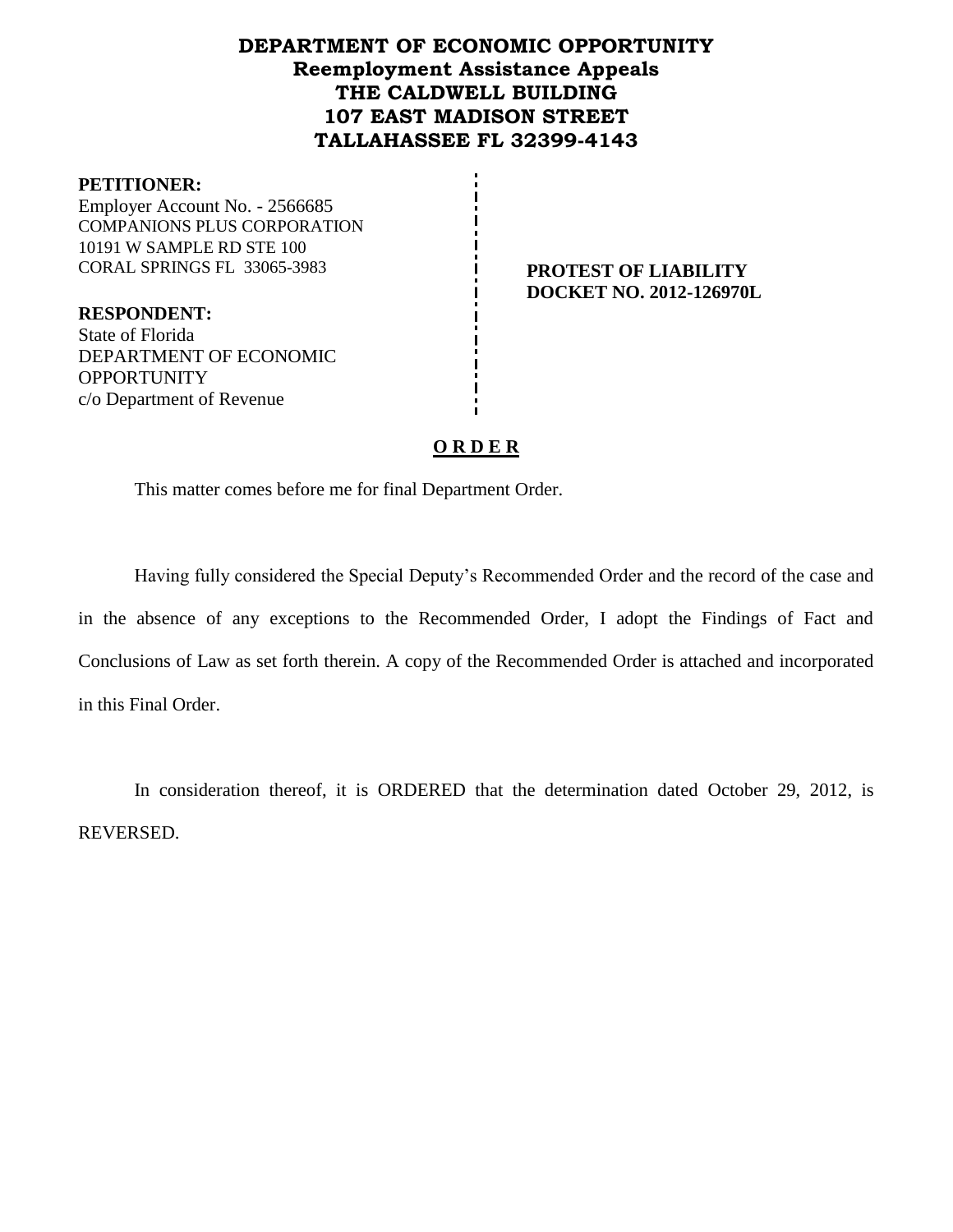#### **JUDICIAL REVIEW**

Any request for judicial review must be initiated within 30 days of the date the Order was filed. Judicial review is commenced by filing one copy of a *Notice of Appeal* with the DEPARTMENT OF ECONOMIC OPPORTUNITY at the address shown at the top of this Order and a second copy, with filing fees prescribed by law, with the appropriate District Court of Appeal. It is the responsibility of the party appealing to the Court to prepare a transcript of the record. If no court reporter was at the hearing, the transcript must be prepared from a copy of the Special Deputy's hearing recording, which may be requested from the Office of Appeals.

Cualquier solicitud para revisión judicial debe ser iniciada dentro de los 30 días a partir de la fecha en que la Orden fue registrada. La revisión judicial se comienza al registrar una copia de un *Aviso de Apelación* con la Agencia para la Innovación de la Fuerza Laboral [*DEPARTMENT OF ECONOMIC OPPORTUNITY]* en la dirección que aparece en la parte superior de este *Orden* y una segunda copia, con los honorarios de registro prescritos por la ley, con el Tribunal Distrital de Apelaciones pertinente. Es la responsabilidad de la parte apelando al tribunal la de preparar una transcripción del registro. Si en la audiencia no se encontraba ningún estenógrafo registrado en los tribunales, la transcripción debe ser preparada de una copia de la grabación de la audiencia del Delegado Especial [*Special Deputy*], la cual puede ser solicitada de la Oficina de Apelaciones.

Nenpòt demann pou yon revizyon jiridik fèt pou l kòmanse lan yon peryòd 30 jou apati de dat ke Lòd la te depoze a. Revizyon jiridik la kòmanse avèk depo yon kopi yon *Avi Dapèl* ki voye bay DEPARTMENT OF ECONOMIC OPPORTUNITY lan nan adrès ki parèt pi wo a, lan tèt *Lòd* sa a e yon dezyèm kopi, avèk frè depo ki preskri pa lalwa, bay Kou Dapèl Distrik apwopriye a. Se responsabilite pati k ap prezante apèl la bay Tribinal la pou l prepare yon kopi dosye a. Si pa te gen yon stenograf lan seyans lan, kopi a fèt pou l prepare apati de kopi anrejistreman seyans lan ke Adjwen Spesyal la te fè a, e ke w ka mande Biwo Dapèl la voye pou ou.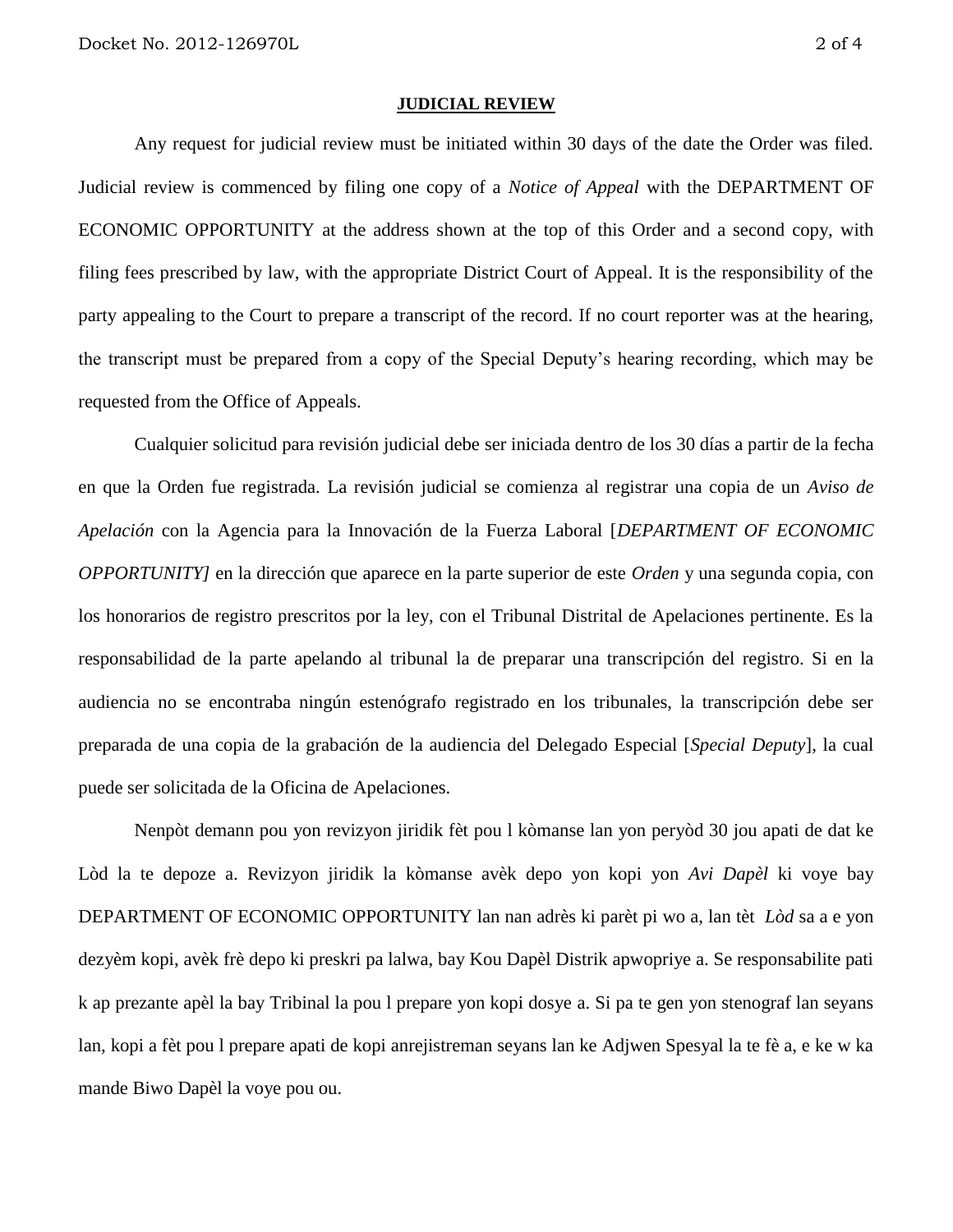DONE and ORDERED at Tallahassee, Florida, this \_\_\_\_\_\_\_ day of July, 2013.



Altemese Smith, Bureau Chief, Reemployment Assistance Program DEPARTMENT OF ECONOMIC OPPORTUNITY

FILED ON THIS DATE PURSUANT TO § 120.52, FLORIDA STATUTES, WITH THE DESIGNATED DEPARTMENT CLERK, RECEIPT OF WHICH IS HEREBY ACKNOWLEDGED.

 $\overline{\phantom{a}}$  ,  $\overline{\phantom{a}}$  ,  $\overline{\phantom{a}}$  ,  $\overline{\phantom{a}}$  ,  $\overline{\phantom{a}}$  ,  $\overline{\phantom{a}}$  ,  $\overline{\phantom{a}}$  ,  $\overline{\phantom{a}}$ DEPUTY CLERK DATE

### **CERTIFICATE OF SERVICE**

**I HEREBY CERTIFY that true and correct copies of the foregoing Final Order have been furnished to the persons listed below in the manner described, on the \_\_\_\_\_\_\_ day of July, 2013**.

Shinew b.F

SHANEDRA Y. BARNES, Special Deputy Clerk DEPARTMENT OF ECONOMIC **OPPORTUNITY** Reemployment Assistance Appeals 107 EAST MADISON STREET TALLAHASSEE FL 32399-4143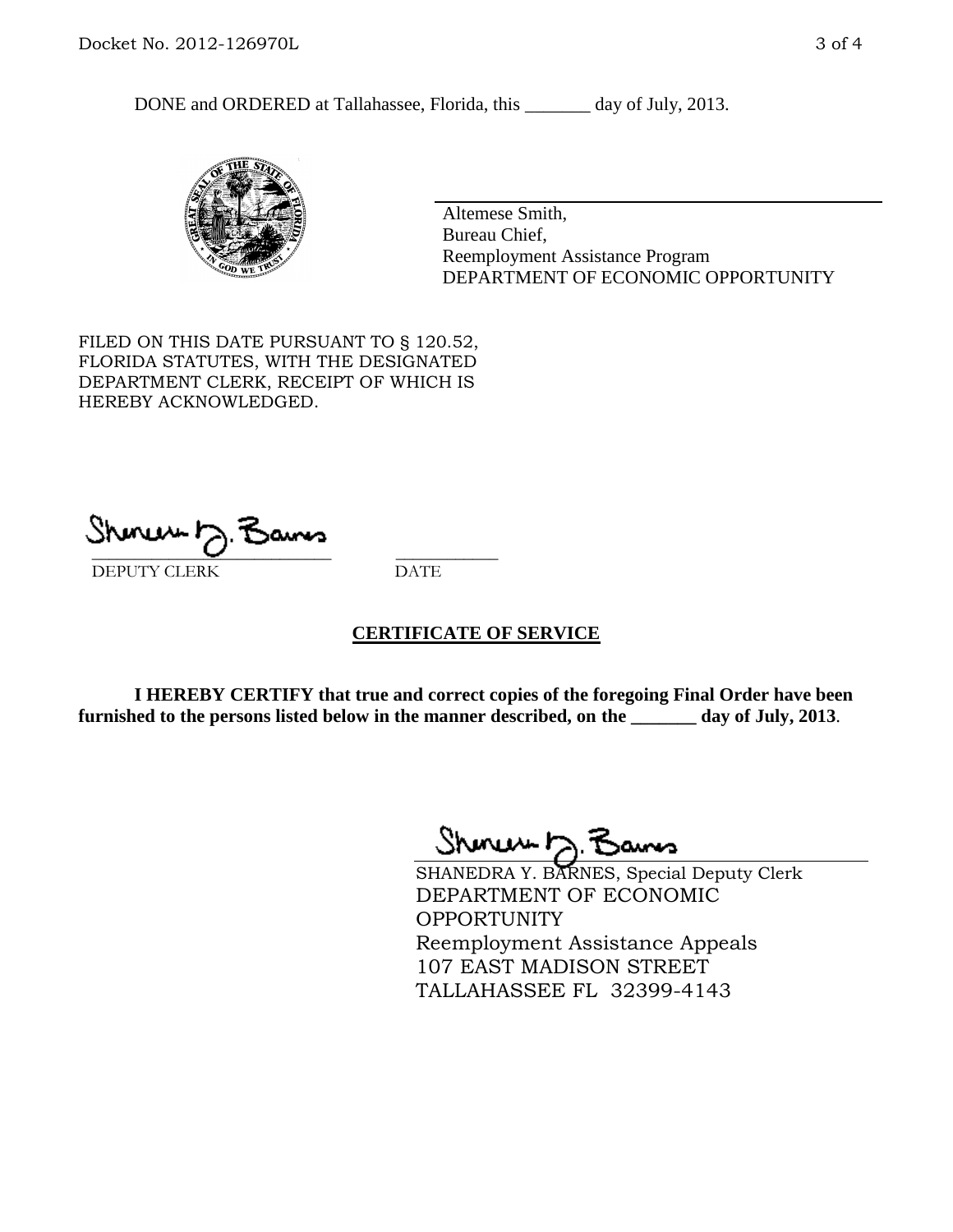By U.S. Mail:

COMPANIONS PLUS CORPORATION 10191 W SAMPLE RD STE 100 CORAL SPRINGS FL 33065-3983

SEETA SINGH 5445 NW 87TH TERRACE CORAL SPRINGS FL 33067 DEPARTMENT OF REVENUE ATTN: JODY BURKE - CCOC #1-4866 5050 WEST TENNESSEE STREET TALLAHASSEE FL 32399

DEPARTMENT OF REVENUE ATTN: MYRA TAYLOR PO BOX 6417 TALLAHASSEE FL 32314-6417

SALLY STILL ESQ 4420 BEACON CIRCLE WEST PALM BEACH FL 33407

State of Florida DEPARTMENT OF ECONOMIC OPPORTUNITY c/o Department of Revenue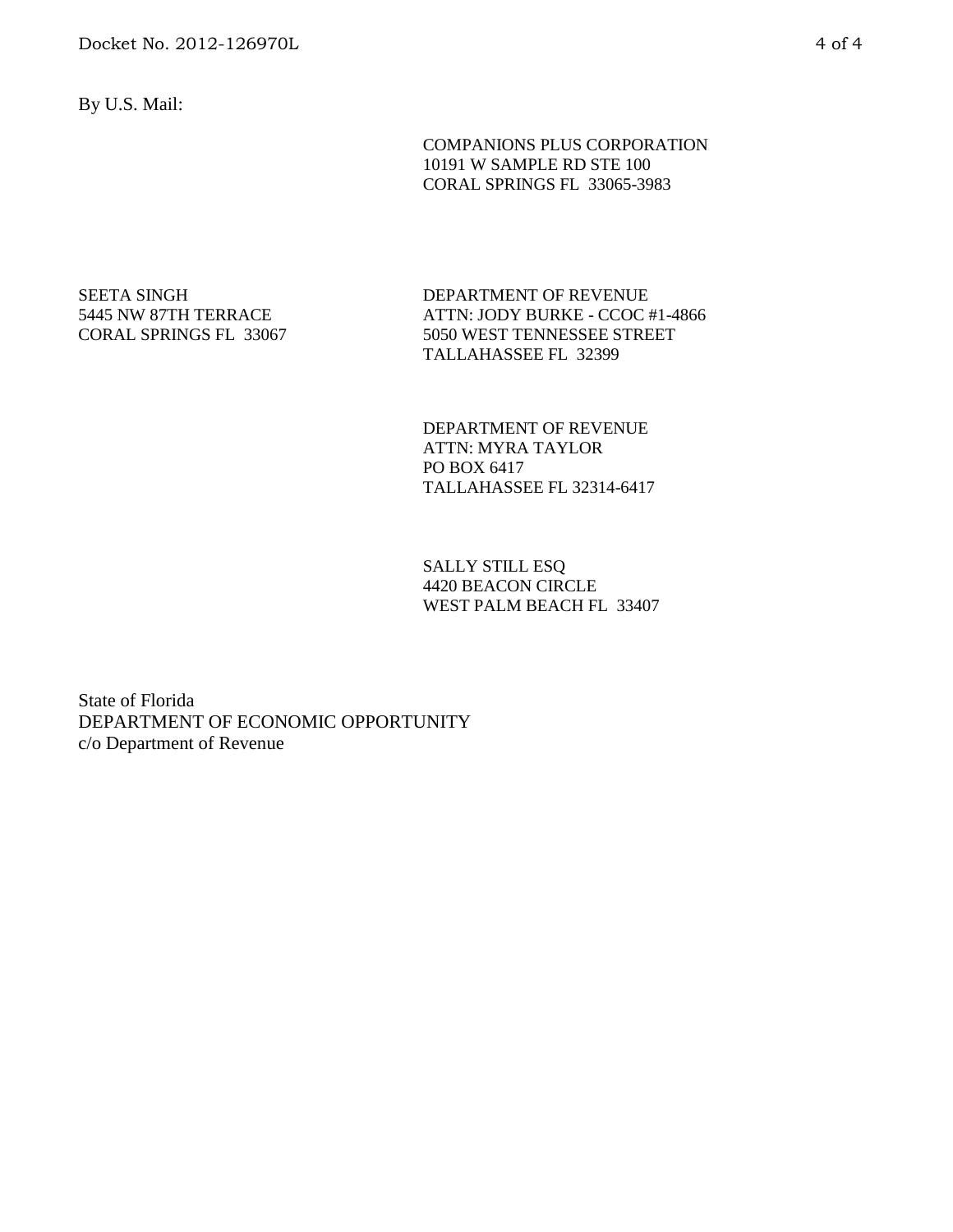# **DEPARTMENT OF ECONOMIC OPPORTUNITY Reemployment Assistance Appeals**

MSC 347 CALDWELL BUILDING 107 EAST MADISON STREET TALLAHASSEE FL 32399-4143

### **PETITIONER:**

Employer Account No. - 2566685 COMPANIONS PLUS CORPORATION 10191 W SAMPLE RD STE 100 CORAL SPRINGS FL 33065-3983

> **PROTEST OF LIABILITY DOCKET NO. 2012-126970L**

**RESPONDENT:** State of Florida DEPARTMENT OF ECONOMIC **OPPORTUNITY** c/o Department of Revenue

# **RECOMMENDED ORDER OF SPECIAL DEPUTY**

TO: Altemese Smith, Bureau Chief, Reemployment Assistance Program DEPARTMENT OF ECONOMIC OPPORTUNITY

This matter comes before the undersigned Special Deputy pursuant to the Petitioner's protest of the Respondent's determination dated October 29, 2012.

After due notice to the parties, a telephone hearing was held on May 21, 2013. The Petitioner was represented by its attorney. The Petitioner's Human Resource Manager, the Petitioner's Client Care Coordinator, and the Petitioner's Payroll Manager appeared and testified. The Respondent, represented by a Department of Revenue Tax Specialist II, appeared and testified.

The record of the case, including the recording of the hearing and any exhibits submitted in evidence, is herewith transmitted. Proposed Findings of Fact and Conclusions of Law were received from the Petitioner.

### **Issue:**

Whether services performed for the Petitioner by the Joined Party constitute insured employment, and if so, the effective date of liability, pursuant to Section 443.036(19), 443.036(21); 443.1216, Florida Statutes.

# **Findings of Fact:**

- 1. The Petitioner, Companions Plus Corporation, is a corporation which operates a business as a nurse registry. The Petitioner registered for payment of Florida unemployment compensation tax in 2004.
- 2. The Joined Party registered with the Petitioner to perform services as a home health aide on June 14, 2004. On June 14, 2004, the Joined Party signed an *Independent Contractor Agreement.* Among other things the Agreement specifies that the Joined Party is an independent contractor and not an employee of the Petitioner, that the Joined Party is responsible for her own expenses,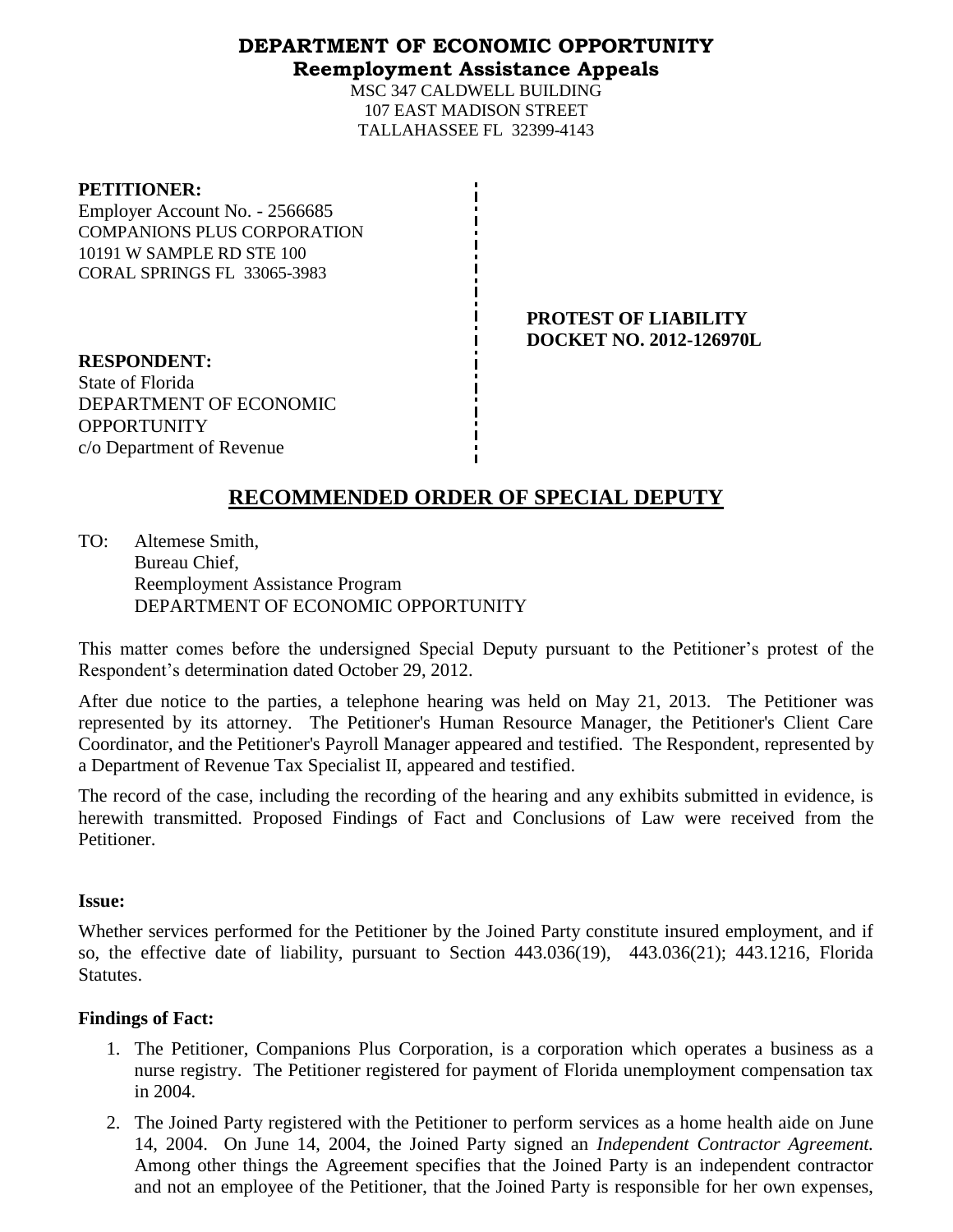that the Joined Party has liability insurance, that the Petitioner will not withhold any taxes from the pay, and that the Joined Party is not eligible to receive any fringe benefits.

- 3. As a nurse registry the Petitioner is a referral service for independent contractors which is licensed by the Agency for Health Care Administration. The Agency for Health Care Administration requires that all individuals who perform services for a nurse registry and who enter the homes of patients to provide direct care, such as home health care aides, must perform the services as independent contractors. The Petitioner does not employ any employees who provide direct care services to the Petitioner's clients.
- 4. The Petitioner does not guarantee any work to the Joined Party. When or if the Joined Party wants to work the Joined Party is responsible for contacting the Petitioner's Patient Care Coordinator to be referred to a patient, if any assignments are available for referral.
- 5. The Joined Party filed a claim for unemployment compensation benefits, now known as reemployment assistance program benefits, effective September 16, 2012, even though the Joined Party was still registered with the Petitioner and was still performing services on an as needed basis. When the Joined Party did not receive credit for her earnings with the Petitioner a *Request for Reconsideration of Monetary Determination* was filed and an investigation was assigned to the Department of Revenue to determine if the Joined Party performed services as an employee or as an independent contractor.
- 6. On October 29, 2012, the Department of Revenue issued a determination holding that the Joined Party, performing services as a home health aide, was an employee of the Petitioner retroactive to October 1, 2007. The Petitioner filed a timely protest on November 12, 2012.

### **Conclusions of Law:**

- 7. The issue in this case, whether services performed for the Petitioner by the Joined Party as a home health care aide constitute employment subject to the Florida Reemployment Assistance Program Law, is governed by Chapter 443, Florida Statutes. Section 443.1216(1)(a)2., Florida Statutes, provides that employment subject to the chapter includes service performed by individuals under the usual common law rules applicable in determining an employer-employee relationship.
- 8. The Supreme Court of the United States held that the term "usual common law rules" is to be used in a generic sense to mean the "standards developed by the courts through the years of adjudication." United States v. W.M. Webb, Inc., 397 U.S. 179 (1970).
- 9. The Supreme Court of Florida adopted and approved the tests in 1 Restatement of Law, Agency 2d Section 220 (1958), for use to determine if an employment relationship exists. See Cantor v. Cochran, 184 So.2d 173 (Fla. 1966); Miami Herald Publishing Co. v. Kendall, 88 So.2d 276 (Fla. 1956); Magarian v. Southern Fruit Distributors, 1 So.2d 858 (Fla. 1941); see also Kane Furniture Corp. v. R. Miranda, 506 So.2d 1061 (Fla. 2d DCA 1987). In Brayshaw v. Agency for Workforce Innovation, et al; 58 So.3d 301 (Fla. 1st DCA 2011) the court stated that the statute does not refer to other rules or factors for determining the employment relationship and, therefore, the Department is limited to applying only Florida common law in determining the nature of an employment relationship.
- 10. Restatement of Law is a publication, prepared under the auspices of the American Law Institute, which explains the meaning of the law with regard to various court rulings. The Restatement sets forth a nonexclusive list of factors that are to be considered when judging whether a relationship is an employment relationship or an independent contractor relationship.
- 11. 1 Restatement of Law, Agency 2d Section 220 (1958) provides:
	- (1) A servant is a person employed to perform services for another and who, in the performance of the services, is subject to the other's control or right of control.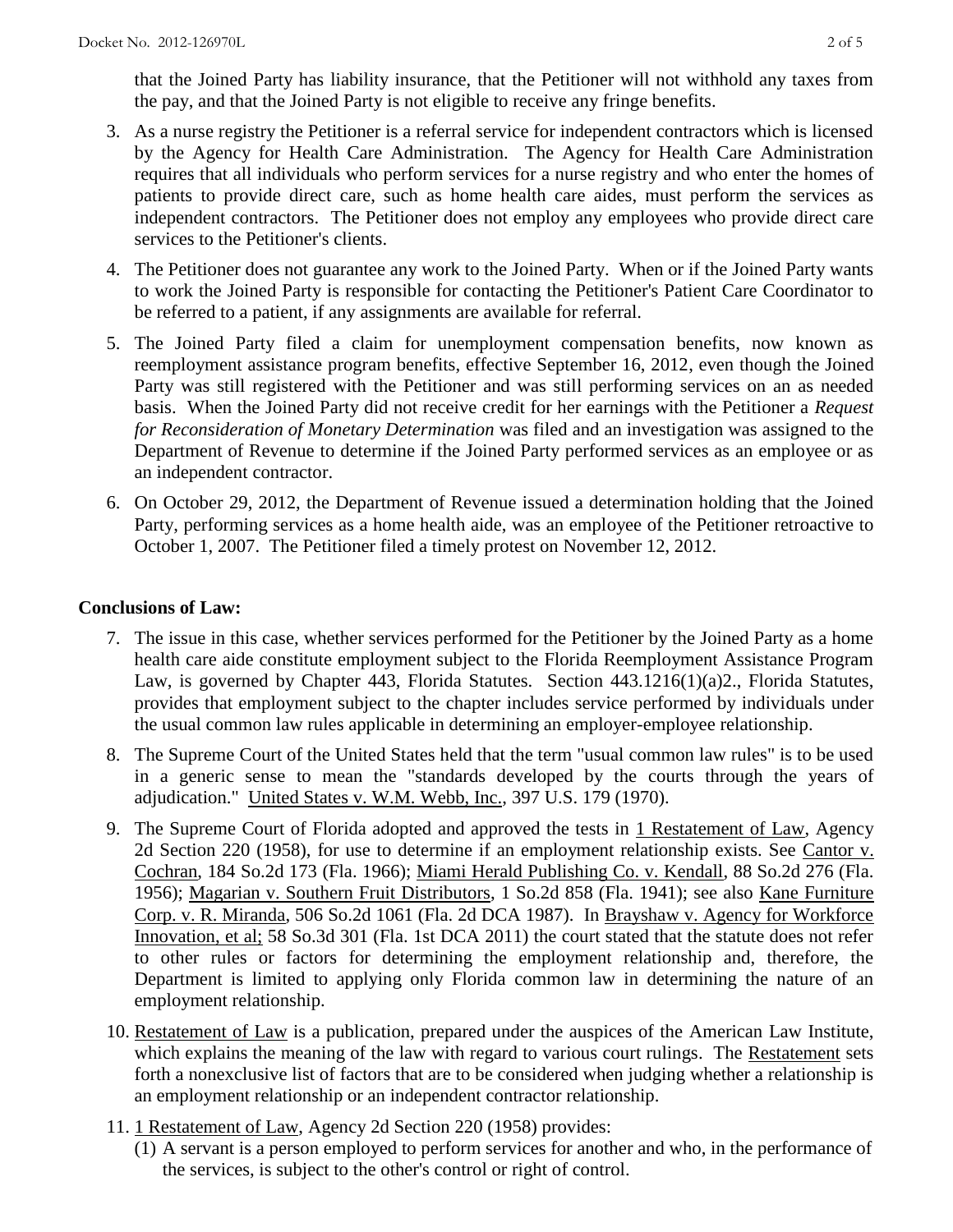- (2) The following matters of fact, among others, are to be considered:
	- (a) the extent of control which, by the agreement, the business may exercise over the details of the work;
	- (b) whether or not the one employed is engaged in a distinct occupation or business;
	- (c) the kind of occupation, with reference to whether, in the locality, the work is usually done under the direction of the employer or by a specialist without supervision;
	- (d) the skill required in the particular occupation;
	- (e) whether the employer or the worker supplies the instrumentalities, tools, and the place of work for the person doing the work;
	- (f) the length of time for which the person is employed;
	- $(g)$  the method of payment, whether by the time or by the job;
	- (h) whether or not the work is a part of the regular business of the employer;
	- (i) whether or not the parties believe they are creating the relation of master and servant;
	- (j) whether the principal is or is not in business.
- 12. Comments in the Restatement explain that the word "servant" does not exclusively connote manual labor, and the word "employee" has largely replaced "servant" in statutes dealing with various aspects of the working relationship between two parties.
- 13. In Department of Health and Rehabilitative Services v. Department of Labor & Employment Security, 472 So.2d 1284 (Fla. 1<sup>st</sup> DCA 1985) the court confirmed that the factors listed in the Restatement are the proper factors to be considered in determining whether an employer-employee relationship exists. However, in citing La Grande v. B&L Services, Inc., 432 So.2d 1364, 1366 (Fla.  $1<sup>st</sup>$  DCA 1983), the court acknowledged that the question of whether a person is properly classified an employee or an independent contractor often can not be answered by reference to "hard and fast" rules, but rather must be addressed on a case-by-case basis.
- 14. The evidence presented in this case reveals that the Joined Party entered into an *Independent Contractor Agreement* with the Petitioner in June 2004. The Agreement provides that the Joined Party will provide services as an independent contractor. The Florida Supreme Court held that in determining the status of a working relationship, the agreement between the parties should be examined if there is one. The agreement should be honored, unless other provisions of the agreement, or the actual practice of the parties, demonstrate that the agreement is not a valid indicator of the status of the working relationship. Keith v. News & Sun Sentinel Co., 667 So.2d 167 (Fla. 1995).
- 15. The evidence reveals that the Joined Party was responsible for her own expenses, including the cost of providing liability insurance. The Joined Party was free to determine what work assignments to accept and how to perform the work. The evidence reveals that the *Independent Contractor Agreement* is a valid indicator that the Joined Party performed services for the Petitioner as an independent contractor.
- 16. Whether a worker is an employee or an independent contractor is determined by measuring the control exercised by the employer over the worker. If the control exercised extends to the manner in which a task is to be performed, then the worker is an employee rather than an independent contractor. In Cawthon v. Phillips Petroleum Co., 124 So 2d 517 (Fla. 2d DCA 1960) the court explained: Where the employee is merely subject to the control or direction of the employer as to the result to be procured, he is an independent contractor; if the employee is subject to the control of the employer as to the means to be used, then he is not an independent contractor.
- 17. It is concluded that the services performed by the Joined Party for the Petitioner as a home health care aide do not constitute insured employment.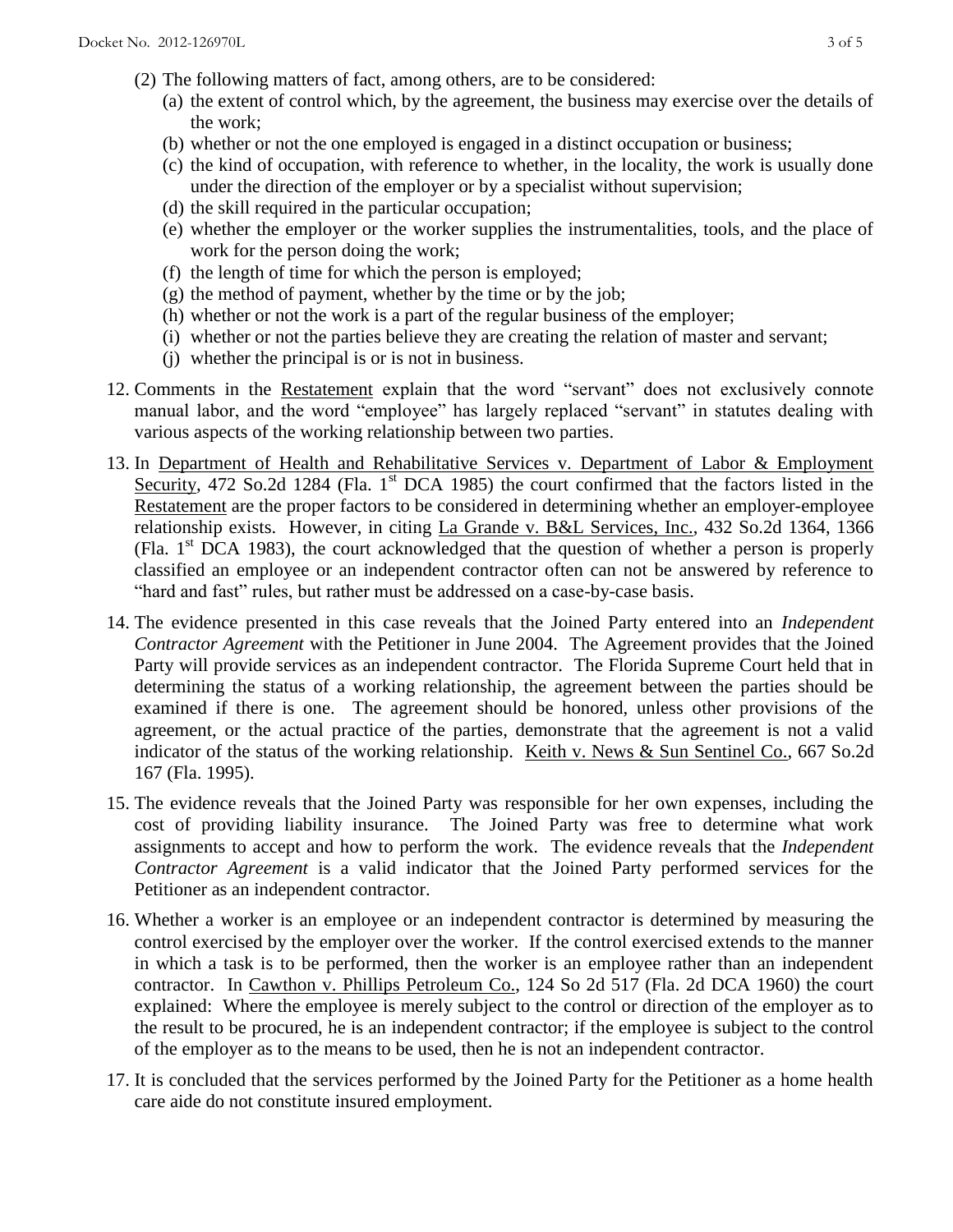**Recommendation:** It is recommended that the determination dated October 29, 2012, be REVERSED.

Respectfully submitted on June 10, 2013.



R. O. SMITH, Special Deputy Office of Appeals

A party aggrieved by the *Recommended Order* may file written exceptions to the Director at the address shown above within fifteen days of the mailing date of the *Recommended Order*. Any opposing party may file counter exceptions within ten days of the mailing of the original exceptions. A brief in opposition to counter exceptions may be filed within ten days of the mailing of the counter exceptions. Any party initiating such correspondence must send a copy of the correspondence to each party of record and indicate that copies were sent.

Una parte que se vea perjudicada por la *Orden Recomendada* puede registrar excepciones por escrito al Director Designado en la dirección que aparece arriba dentro de quince días a partir de la fecha del envío por correo de la *Orden Recomendada*. Cualquier contraparte puede registrar contra-excepciones dentro de los diez días a partir de la fecha de envió por correo de las excepciones originales. Un sumario en oposición a contra-excepciones puede ser registrado dentro de los diez días a partir de la fecha de envío por correo de las contra-excepciones. Cualquier parte que dé inicio a tal correspondencia debe enviarle una copia de tal correspondencia a cada parte contenida en el registro y señalar que copias fueron remitidas.

Yon pati ke *Lòd Rekòmande* a afekte ka prezante de eksklizyon alekri bay Direktè Adjwen an lan adrès ki parèt anlè a lan yon peryòd kenz jou apati de dat ke *Lòd Rekòmande* a te poste a. Nenpòt pati ki fè opozisyon ka prezante objeksyon a eksklizyon yo lan yon peryòd dis jou apati de lè ke objeksyon a eksklizyon orijinal yo te poste. Yon dosye ki prezante ann opozisyon a objeksyon a eksklizyon yo, ka prezante lan yon peryòd dis jou apati de dat ke objeksyon a eksklizyon yo te poste. Nenpòt pati ki angaje yon korespondans konsa dwe voye yon kopi kourye a bay chak pati ki enplike lan dosye a e endike ke yo te voye kopi yo.

**June 10, 2013**<br>**June 10, 2013** 

**Date Mailed:**